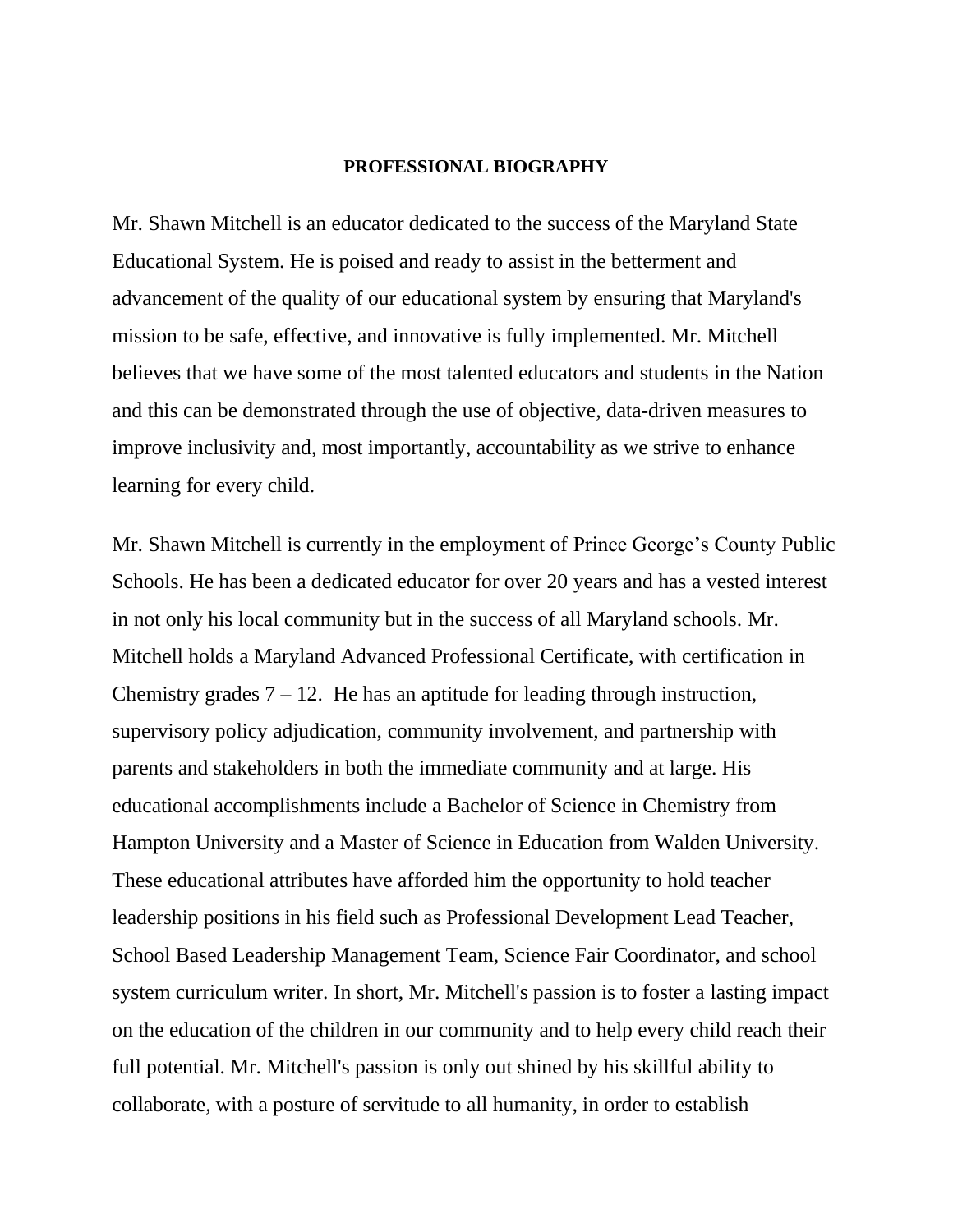educational policies, budgets and standards that move Maryland students successfully forward on a competitive local, socio-emotional and global marketplace.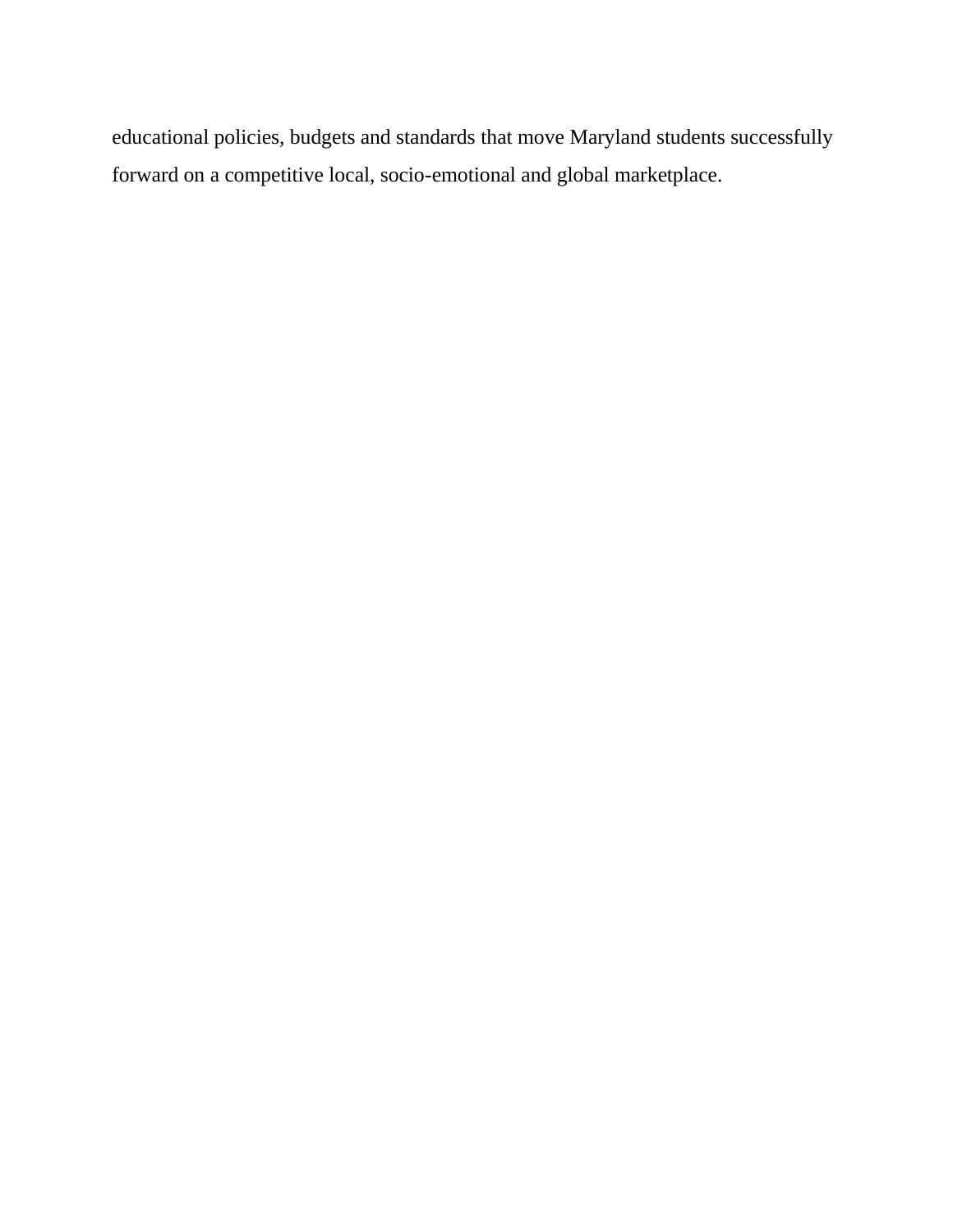# **Shawn L. Mitchell**

## *Objective*

Seeking the position as the Maryland State Board of Education Teacher Member

### *Education*

Walden University – Minneapolis, Minnesota M.S. Ed. (Technology in Education K-12)

Hampton University – Hampton, Virginia B.S. in Chemistry (American Chemical Society Accredited Program)

### *Certifications*

Maryland Educator APC (Advanced Professional Certificate) Chemistry 7 – 12

National Federation of State High Schools Associations (NHFS) Accredited Interscholastic Coach

# *Teaching Assignments*

PGCPS Chemistry Teacher 9/04 – present

Prince George's County Public Schools DuVal High School Lanham, MD

Newark Public Schools Newark, NJ Per Diem Teacher  $5/99 - 7/04$ 

# *Leadership and Community Involvement*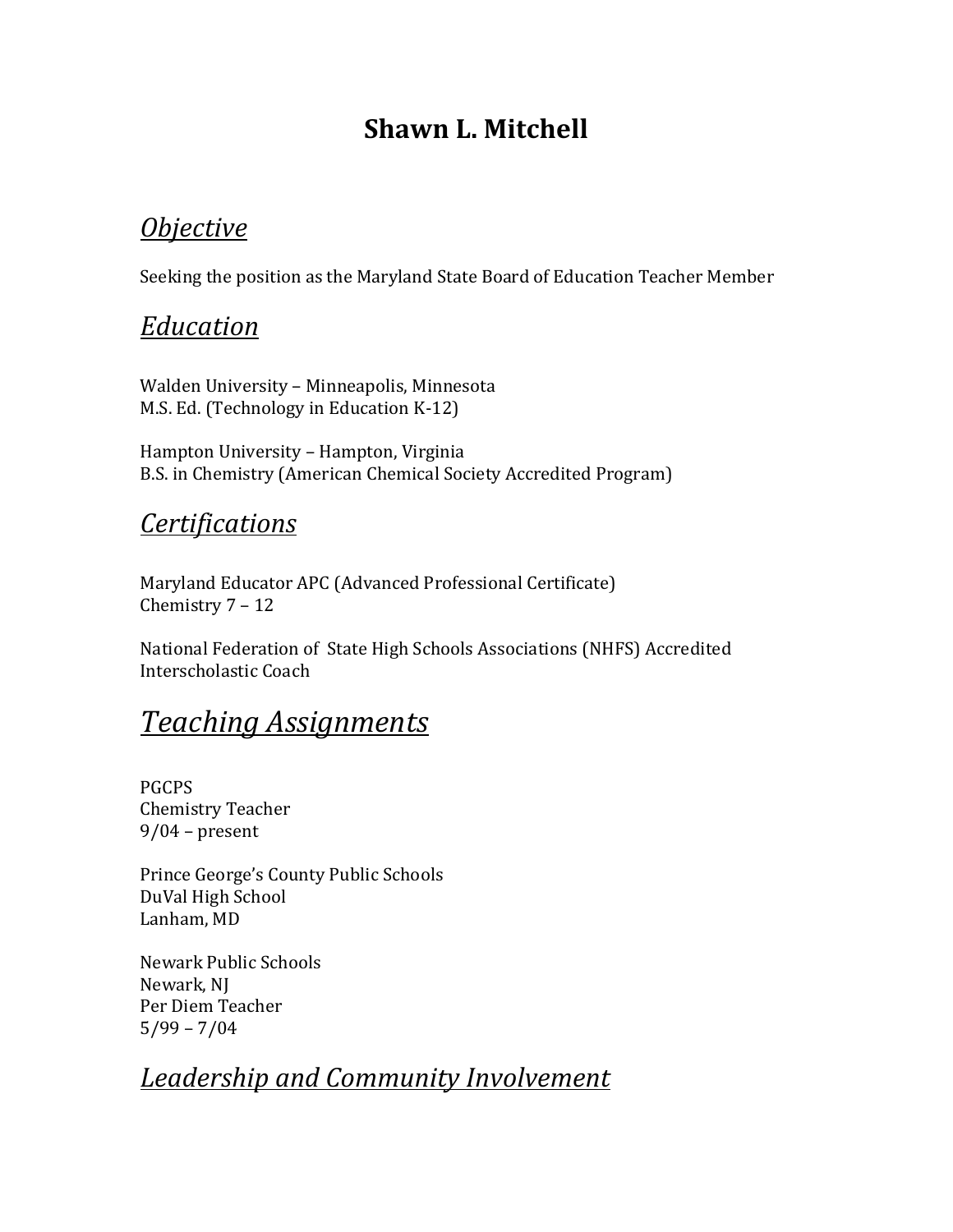- PGCPS Professional Development Lead Teacher (DuVal High School)
- School Based Management Leadership Team (DuVal High School)
- PGCPS Secondary Science Professional Educator Induction Program
- Chemistry Curriculum writer for Prince George's County Public Schools Maryland
- PGCPS Science Fair Coordinator
- Bowie Lions Club
- Varsity Girls' Soccer and Girls' Lacrosse Coach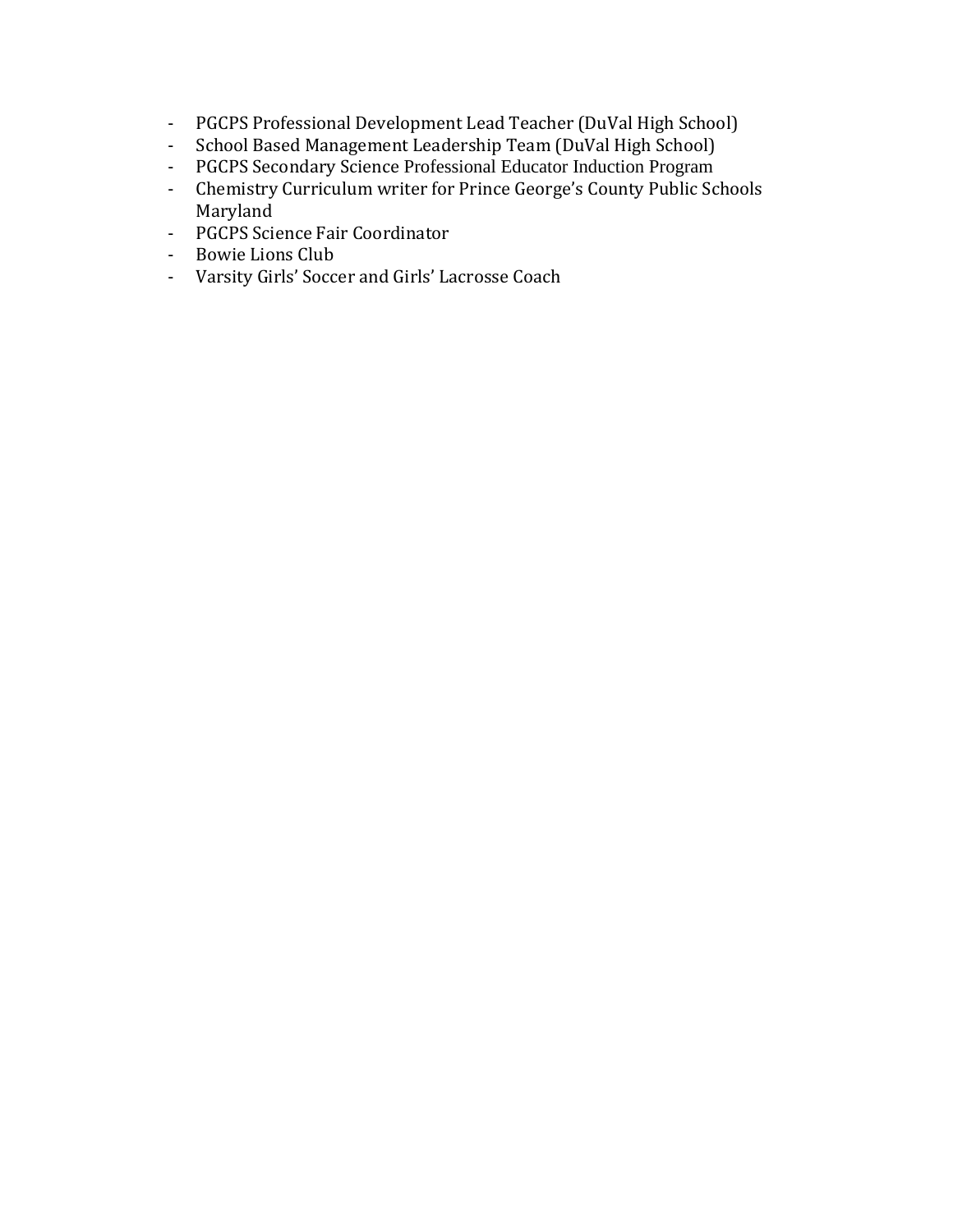#### **PERSONAL STATEMENT**

When reflecting upon why I am seeking to be elected to the State Board of Education, I am reminded of the time I completed my first schoolwide professional development activity.

After completing my presentation, I simply returned to my classroom to work on my regular activities; however, I was soon bombarded with positive accolades from the staff and administration. The comments I received from participants explained how they usually dreaded professional development activities and found them tedious; but, somehow, I had renewed their interest in the common goal we were trying to achieve. Participants also detailed how I made the acquisition of a new goal-associated skill both palatable and useful to their practice.

These conversations brought me to the realization that I was not only a classroom teacher, but also a leader of educators, who work to inspire, advance, and ensure teacher and administrative effectiveness for the betterment of our diverse student population.

It is because of my passion to assist students, educators, and community stakeholders that I, Shawn Mitchell, am seeking to be elected as the teacher constituent to the Maryland State Board of Education. Additionally, my boots on the ground educational perspective and skillset will provide a useful framework for assisting with the production, review, and augmentation of educational policy and standards. It is my vision to contribute to the Board in a meaningful way that results in the return of the Maryland Public School system back to its heyday of being number one in the nation. This, along with upholding the current mission and vision of the board, is why I am in pursuit of this honorable position.

Notably, I would be a valuable asset to the Board from my experience in producing effective system-wide, county curriculum and from my experience in serving both as a Professional Development Lead Teacher (PDLT) and a School-Based Leadership Team (SBLT) member.

As a lead chemistry curriculum writer for the county, I oversaw a team that addressed the learning styles of today's diverse student populations. I led my team through the process of developing, executing and adopting science standards that kept the academic rigor while ensuring for the potential success of all.

Through my participation and influence in the SBLT and PDLT realm, I coordinated and executed a technology use learning system that had participants not only master the objective concept, but ensured that they were able to teach and expand their knowledge to others. This ensured that a network of perpetual mastery and use were able to take place on a continual basis.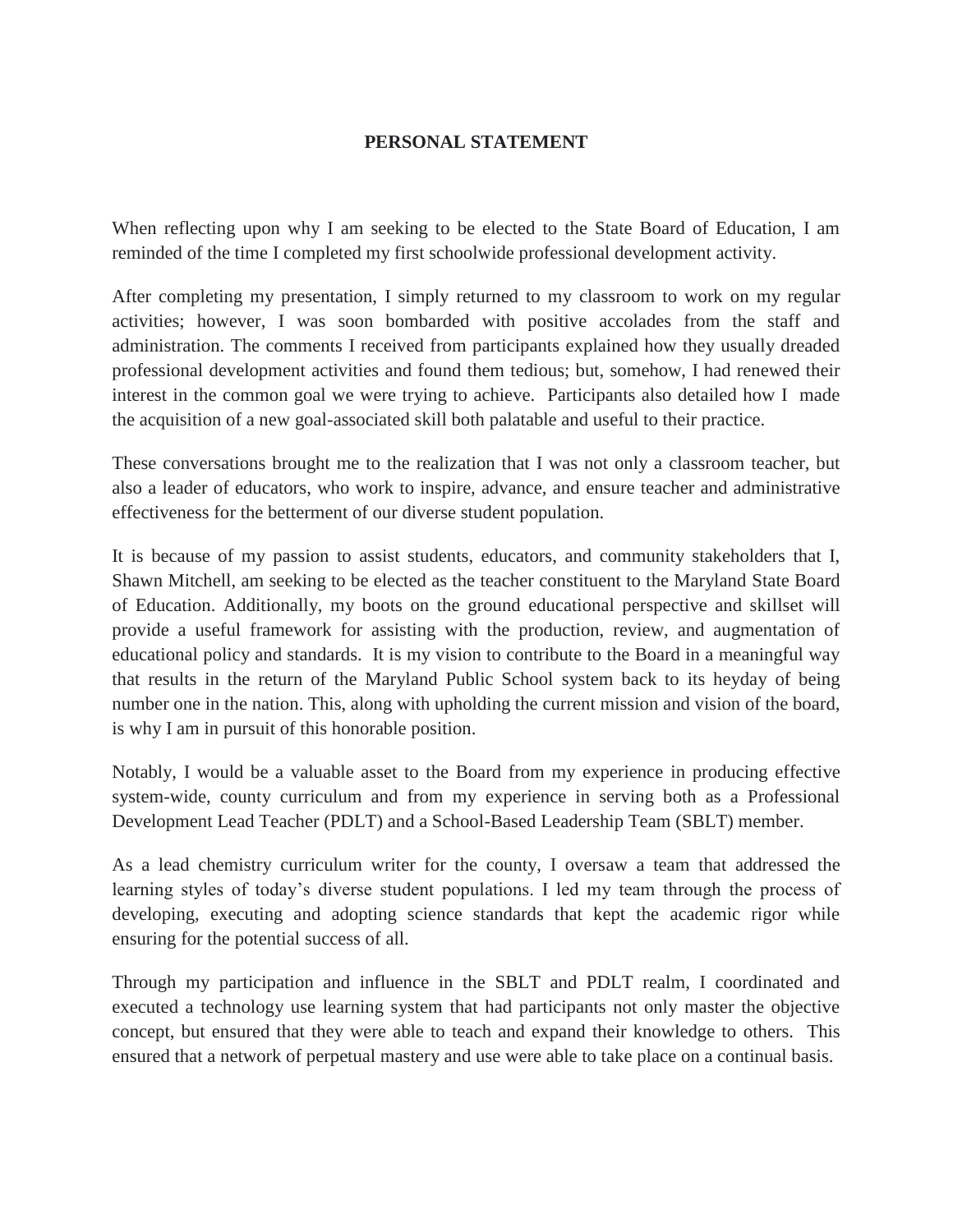In closing, these are but a few of the ascriptions that qualify and quantify why I believe I am an excellent fit for the State Board of Education as we all endeavor to produce a world class educational system for all our children. I am the candidate that will help push our agenda to the forefront and make it a reality for our students, parents, stakeholders and the general public of the great state of Maryland.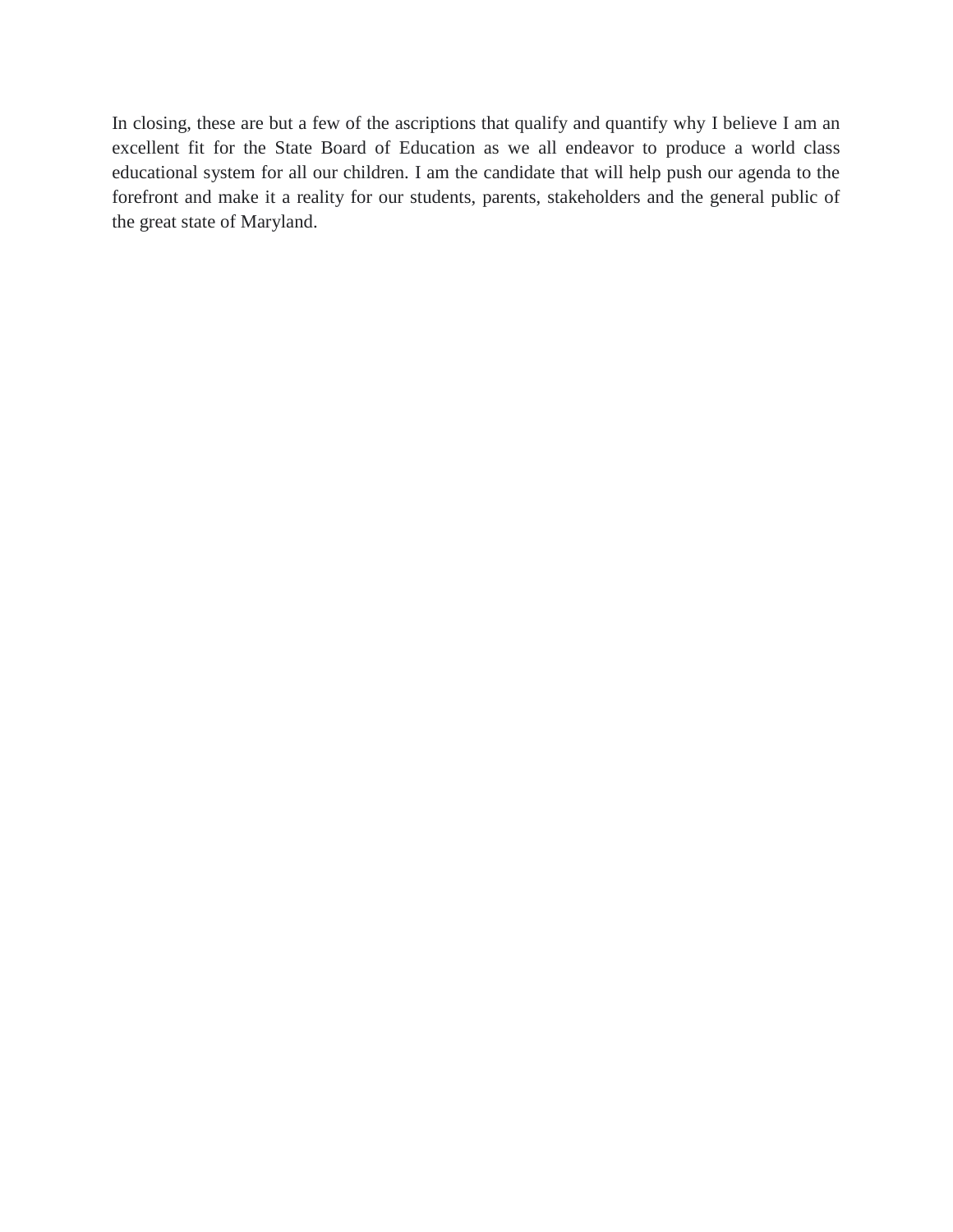To: The 2022 State Board of Education Teacher Member Nomination Committee

Date: January 15, 2022

Subject: Letter of Reference for Maryland State Board of Education Teacher Member

Esteemed Nomination Committee Members,

I am contacting you concerning my enthusiastic recommendation for Mr. Shawn Mitchell in his pursuit of being appointed to the Maryland State Board of Education as the teacher member. I have known Mr. Mitchell in the capacity of working with him as an assistant principal at DuVal High School. During my professional evaluations of him, he exhibits the qualities of a leader that sees things through, with vigor and innate skill, on a level that is unmatched by his peers. This in my opinion would allow him to seamlessly integrate into and with the Maryland State Board of Education protocols as well as mesh with the remaining board members in a positive and productive working mode. His active involvement with the school leadership team, curriculum writing for the county school system, and professional development of the staff indicates that he has a passion for promoting an orderly and successful environment for teaching and learning.

Representation is important on the Maryland State Board of Education. As a teacher in a diverse school district, Mr. Mitchell has successfully worked with a variety of student and adult stakeholders. Mr. Mitchell has a passion for advocating for English language learners and students who live in low socioeconomic households. His efforts at DuVal High School have directly led to an increased number of minority students pursuing STEM majors at state universities throughout Maryland. This is the type of insight that is needed as the student demographics in Maryland continue to change.

In summary, from my vantage point, Shawn Mitchell's impassioned and proven attributes for education will be a valued addition to the Maryland State Board of Education's vision of readying students for post-secondary learning, rewarding work, and success in society and life. I nominate him for this position without reservation.

Educationally yours,

Melissa Nankin Assistant Principal DuVal High School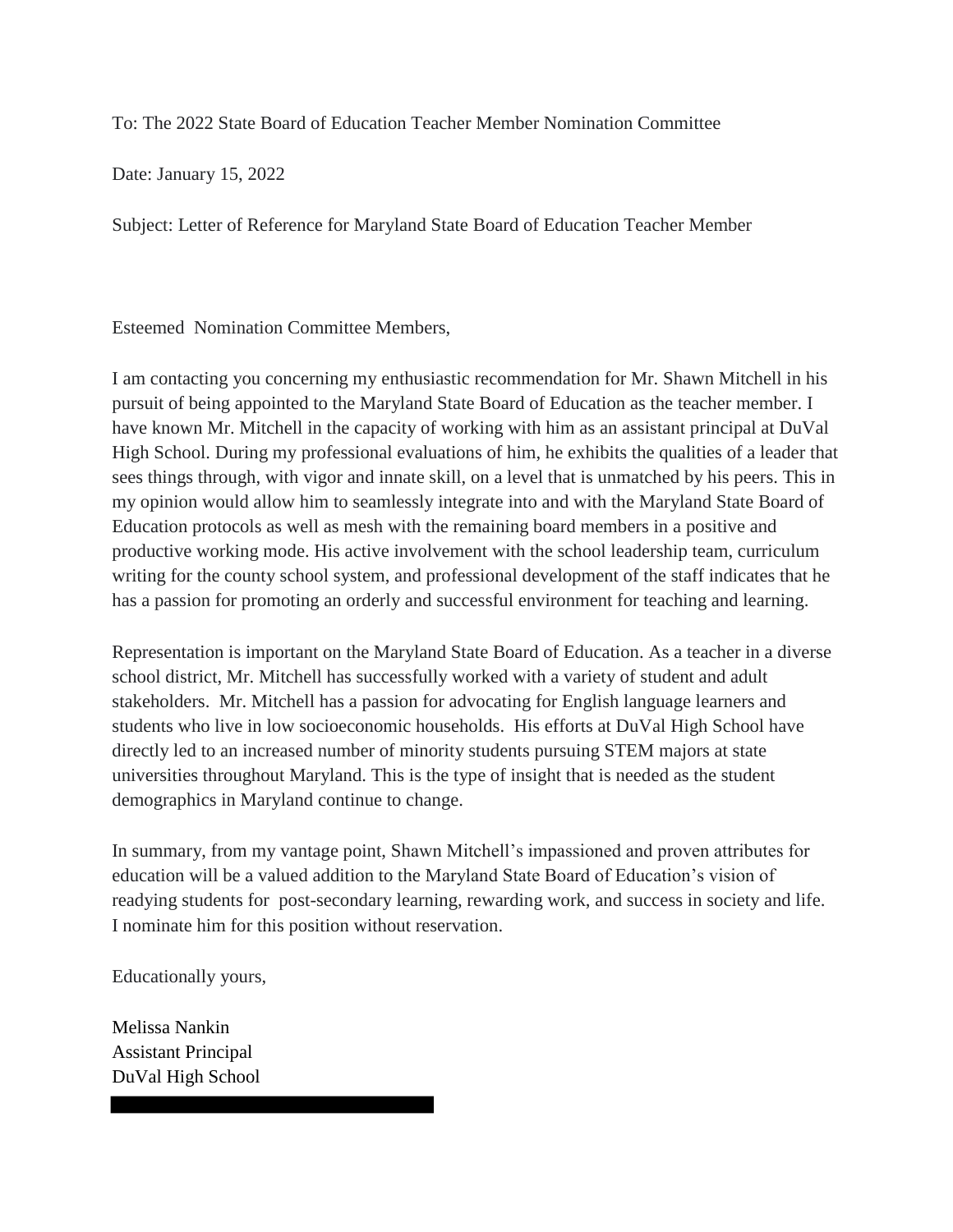To: The 2022 State Board of Education Teacher Member Nomination

Committee Date: January 9, 2022

Subject: Letter of Recommendation For Maryland State Board of Education Teacher Member

Respected Nomination Committee Members,

I am pleased to be writing this letter of recommendation on behalf of Shawn L. Mitchell for the position of Maryland State Board of Education Teacher Member. Mr. Mitchell is one of the most hardworking and reliable persons that I have had the pleasure of not only working with as a colleague, but also as a parent of my daughter that he has educated in advanced science. As PGCPS's current Teacher of the Year, I can assure you that he has the mental fortitude and dedication to be an asset to the board by consistently performing his assigned duties. As a Professional Development Lead Teacher, he has cultivated many skills that allow him to effectively communicate with adults, collaborate with diverse populations, and resolve conflicts. These skills will allow him to continue to support and create policies that promote positive changes in the education community. His empathetic nature will allow him to close the gap between policy and practice by critically analyzing the needs of all stakeholders within the community. His passion for students will allow him to support the mission of closing the opportunity gap that exists for many students.

In summation, I believe that Mr. Mitchell would be an asset and exceptional contributor on your board. He is a compassionate leader whose innovation will truly allow Maryland to offer every student a world class education and every teacher an ideal place to work. I recommend him to be elected.

Thank you in advance for taking the time to read this letter for my endorsement and recommendation of Mr. Mitchell for the state board of education teacher member position.

Sincerely,

Ms. Adrin Leak

*2021 PGCPS Teacher of the Year*